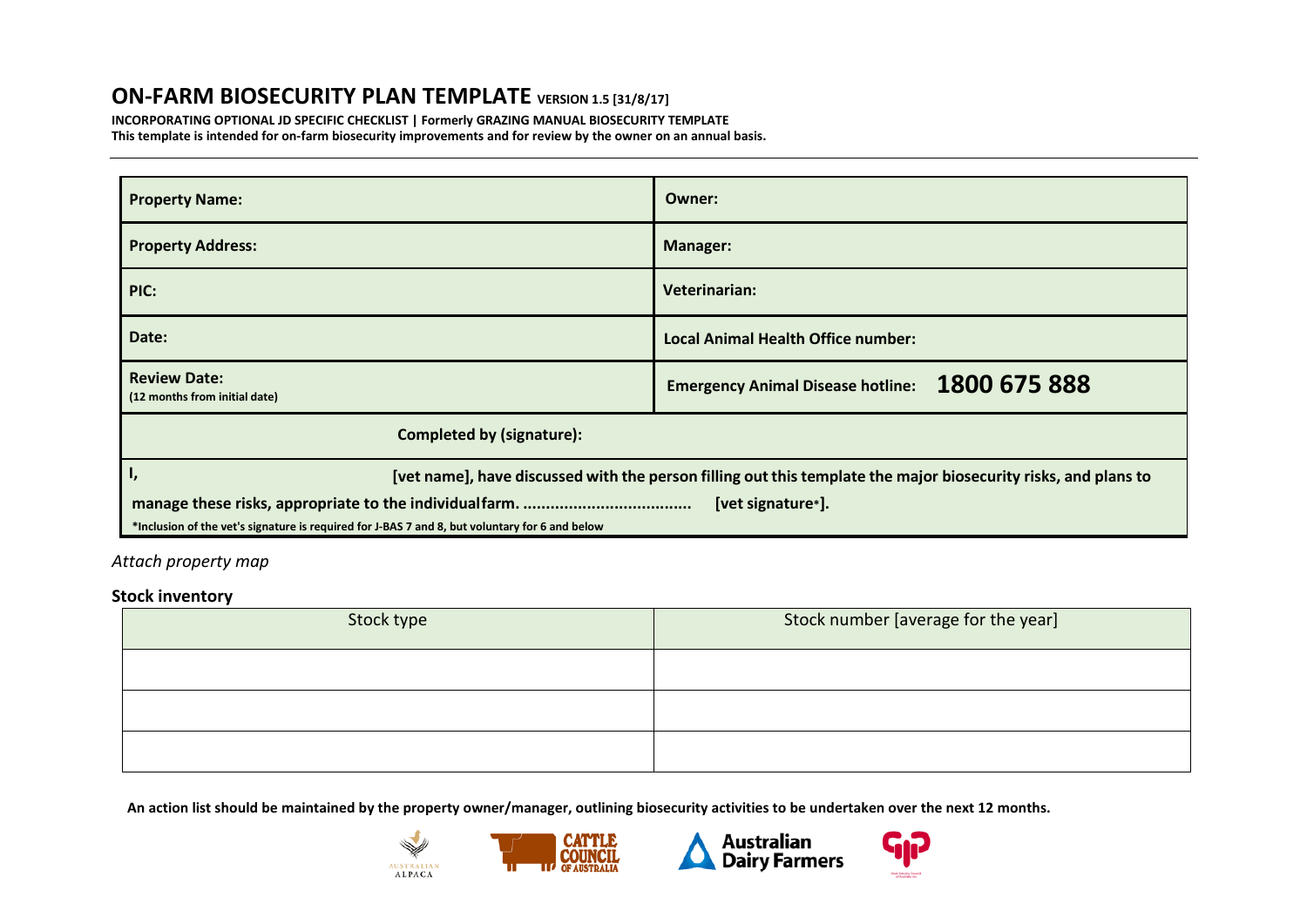| 1.0   | INPUTS - LIVESTOCK, WATER, FEED, ETC.                                                                                                                                                                                    |                                                                                     |                                                                                                                                              |            |           |     |
|-------|--------------------------------------------------------------------------------------------------------------------------------------------------------------------------------------------------------------------------|-------------------------------------------------------------------------------------|----------------------------------------------------------------------------------------------------------------------------------------------|------------|-----------|-----|
| 1.1   | <b>Livestock</b>                                                                                                                                                                                                         | <b>Reference Documents</b>                                                          | <b>Procedures</b>                                                                                                                            | <b>YES</b> | <b>NO</b> | N/A |
| 1.1.1 | Are all new stock that arrive on the property inspected for their health<br>status?                                                                                                                                      | <b>National Vendor Declaration</b><br><b>Animal Health Declaration</b>              | Pre-purchase inspection or veterinary<br>inspection/certification                                                                            |            |           |     |
| 1.1.2 | Are livestock purchased with information on animal treatments and is a<br>health status provided via a National Vendor Declaration (NVD) and<br>Animal Health Declaration (AHD)?                                         | <b>National Vendor Declaration</b><br><b>Animal Health Declaration</b>              | Request NVD/Waybills for all sales to ensure<br>LPA accreditation.<br>Request AHD for further information on herd<br>health.                 |            |           |     |
| 1.1.3 | Do all newly introduced livestock undergo a period of quarantine?                                                                                                                                                        | <b>Livestock Receival and</b><br><b>Inspection Form</b>                             | Isolate and segregate for days (21<br>recommended)                                                                                           |            |           |     |
| 1.1.6 | Are livestock of unknown health status kept separate from vulnerable<br>stock (i.e. young or pregnant ones)?                                                                                                             | Paddock records                                                                     | Isolate and segregate for days (21<br>recommended)                                                                                           |            |           |     |
| 1.1.4 | Do all livestock have sufficient time to empty out in the yards prior to<br>their release?                                                                                                                               | <b>Livestock Receival and</b><br><b>Inspection Form</b>                             | 24-48 hours holding for empty out                                                                                                            |            |           |     |
| 1.1.5 | When livestock are away from the home property, e.g., for shows, on<br>agistment or for contract joining, are hygiene and quarantine strategies in<br>place to manage the biosecurity risks to livestock and properties? | <b>Livestock Receival and</b><br><b>Inspection Form</b><br><b>Treatment records</b> | Isolate and segregate for days (21<br>recommended)                                                                                           |            |           |     |
| 1.1.7 | Are all incoming livestock identified and recorded in accordance with the<br>NLIS operational rules for species and jurisdictions?                                                                                       | <b>NLIS Database</b>                                                                | Receiving property to do NLIS transfers within<br>48 hours of arrival. All animals to bear an NLIS<br>device before moving off the property. |            |           |     |
| 1.2   | Feed                                                                                                                                                                                                                     | <b>Reference Documents</b>                                                          | <b>Procedures</b>                                                                                                                            | <b>YES</b> | <b>NO</b> | N/A |
| 1.2.1 | Does the property have a total ban on the feeding of products derived<br>from vertebrate animals, excluding tallow and gelatine, to ruminant<br>livestock?                                                               | <b>Ruminant feed ban</b><br>producer checklist                                      | Producers must not allow Restricted Animal<br>Material (RAM) to be fed to ruminants.                                                         |            |           |     |
| 1.2.2 | Does the person responsible for the purchase of stockfeed ensure the<br>supplier provides a Commodity Vendor Declaration (CVD)?                                                                                          | <b>Commodity Vendor</b><br><b>Declaration</b>                                       | Store CVD for a minimum of three years or the<br>life of livestock fed the stockfeed, whichever is<br>the greater.                           |            |           |     |
| 1.2.3 | Is stockfeed inspected on delivery to ensure it is fit for purpose (e.g., free<br>from pest damage and visual contaminants)?<br>If damaged or contaminated, is there a plan in place for its disposal?                   | Purchase records<br>Disposal plan for spoilt stock<br>feeds.                        | Inspect stock feed on arrival and ensure<br>stockfeed matches what was ordered. If stock<br>feed is spoilt implement disposal plan.          |            |           |     |







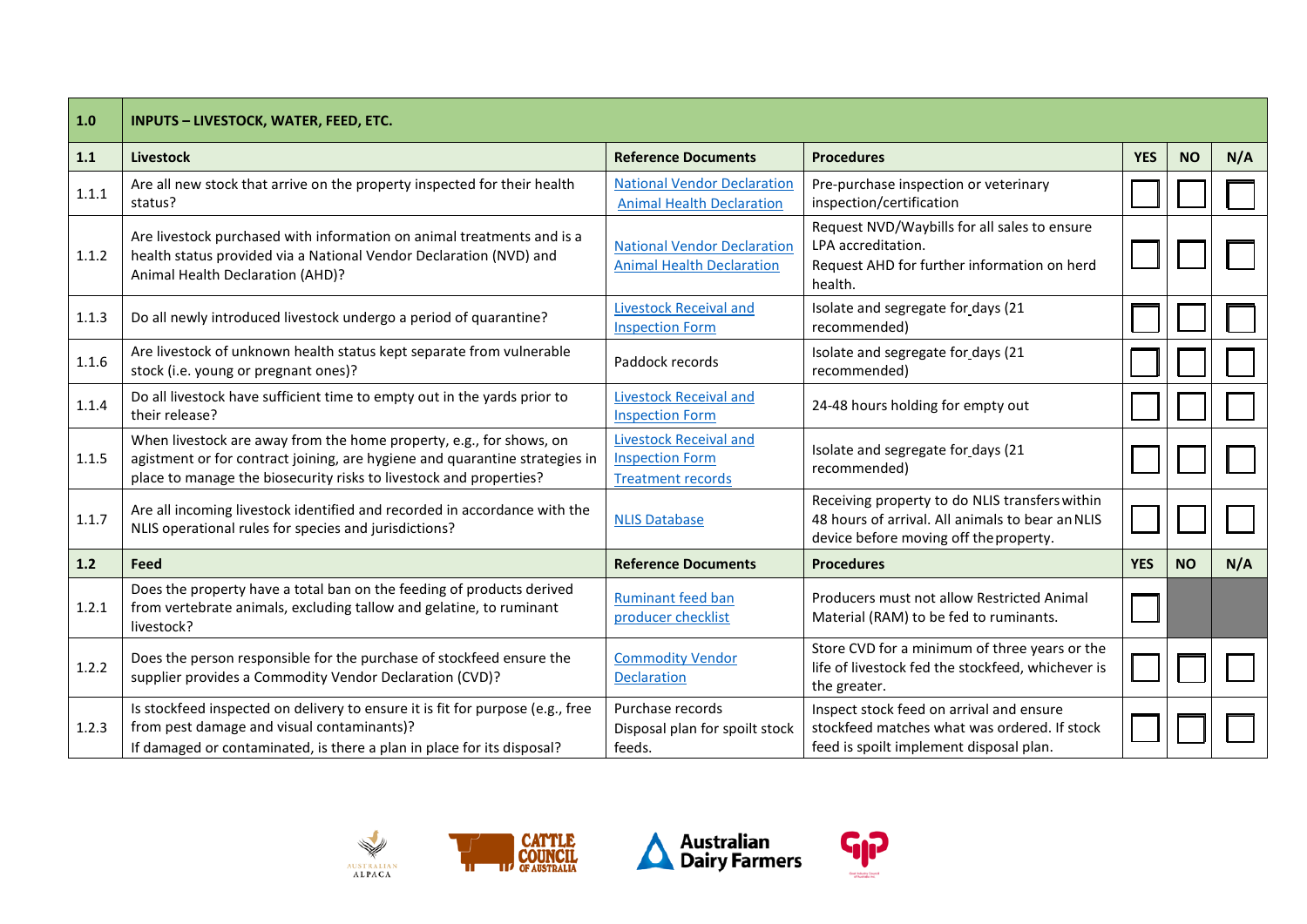| 1.2.4 | Is stockfeed stored in a manner that prevents contamination by livestock,<br>vermin, wildlife, feral and domestic animals and other feed types, e.g.,<br>those containing RAM?                                           | <b>Ruminant feed ban</b><br>producer checklist  | Segregate RAM products from non-RAM to<br>minimise accidental feeding.                                                                  |            |           |     |
|-------|--------------------------------------------------------------------------------------------------------------------------------------------------------------------------------------------------------------------------|-------------------------------------------------|-----------------------------------------------------------------------------------------------------------------------------------------|------------|-----------|-----|
| 1.3   | Water                                                                                                                                                                                                                    | <b>Documents</b>                                | <b>Procedures</b>                                                                                                                       | <b>YES</b> | <b>NO</b> | N/A |
| 1.3.1 | Are there procedures in place to ensure the quantity and quality of water<br>are suitable for the type of livestock under production?                                                                                    |                                                 | Monitor water points and infrastructure<br>regularly.                                                                                   |            |           |     |
| 2.0   | PEOPLE, VEHICLES AND EQUIPMENT                                                                                                                                                                                           |                                                 |                                                                                                                                         |            |           |     |
| 2.1   | <b>Employees and family</b>                                                                                                                                                                                              | <b>Reference Documents</b>                      | <b>Procedures</b>                                                                                                                       | <b>YES</b> | <b>NO</b> | N/A |
| 2.1.1 | Are there strategies in place to minimise (reduce number of entry points),<br>monitor and record (e.g. visitor log) the movement of people and vehicles<br>over the property?                                            | <b>Visitor Log</b><br>Farm biosecurity sign     | Locking of external gates. Discuss expectations<br>with persons moving onto the property.                                               |            |           |     |
| 2.1.2 | Are owners and staff aware of the importance in minimising the lending<br>and borrowing of equipment between properties?<br>If lent, has a direction been given for the equipment to be cleaned before<br>and after use? | <b>Vehicle contamination</b><br>cleaning record | Minimise lending or, if lent, clean down<br>equipment and vehicles before use on farm.                                                  |            |           |     |
| 2.2   | Visitors, contractors and service personnel                                                                                                                                                                              | <b>Reference Documents</b>                      | <b>Procedures</b>                                                                                                                       |            |           |     |
|       |                                                                                                                                                                                                                          |                                                 |                                                                                                                                         | <b>YES</b> | <b>NO</b> | N/A |
| 2.2.1 | Are farm contractors such as veterinarians, livestock agents and transport<br>vehicles notified of their permitted areas of access to the farm prior to<br>their entry?                                                  | Entry and exit procedures                       | Identify persons who pose higher biosecurity<br>risk.<br>Communicate with high-risk persons and clearly<br>explain property procedures. |            |           |     |
| 2.2.2 | Is the use of protective clothing and personal cleanliness encouraged on<br>your property?                                                                                                                               | Come clean go clean<br>factsheet                | Encourage 'come clean, go clean' practices<br>from visitors including agents and stock<br>contractors.                                  |            |           |     |
| 2.2.3 | Are there facilities in 'permitted access areas' available for farm<br>contractors and visitors to clean their boots and equipment?                                                                                      | Property map                                    | Provide clean down equipment or facilities.                                                                                             |            |           |     |
| 2.3   | <b>Vehicles and equipment</b>                                                                                                                                                                                            | <b>Reference Documents</b>                      | <b>Procedures</b>                                                                                                                       | <b>YES</b> | <b>NO</b> | N/A |
| 2.3.1 | Are vehicles and equipment cleaned prior to moving from a high risk area<br>to a lower risk area?                                                                                                                        | <b>Visitor Log</b>                              | Clean down of equipment and vehicles<br>between areas.                                                                                  |            |           |     |







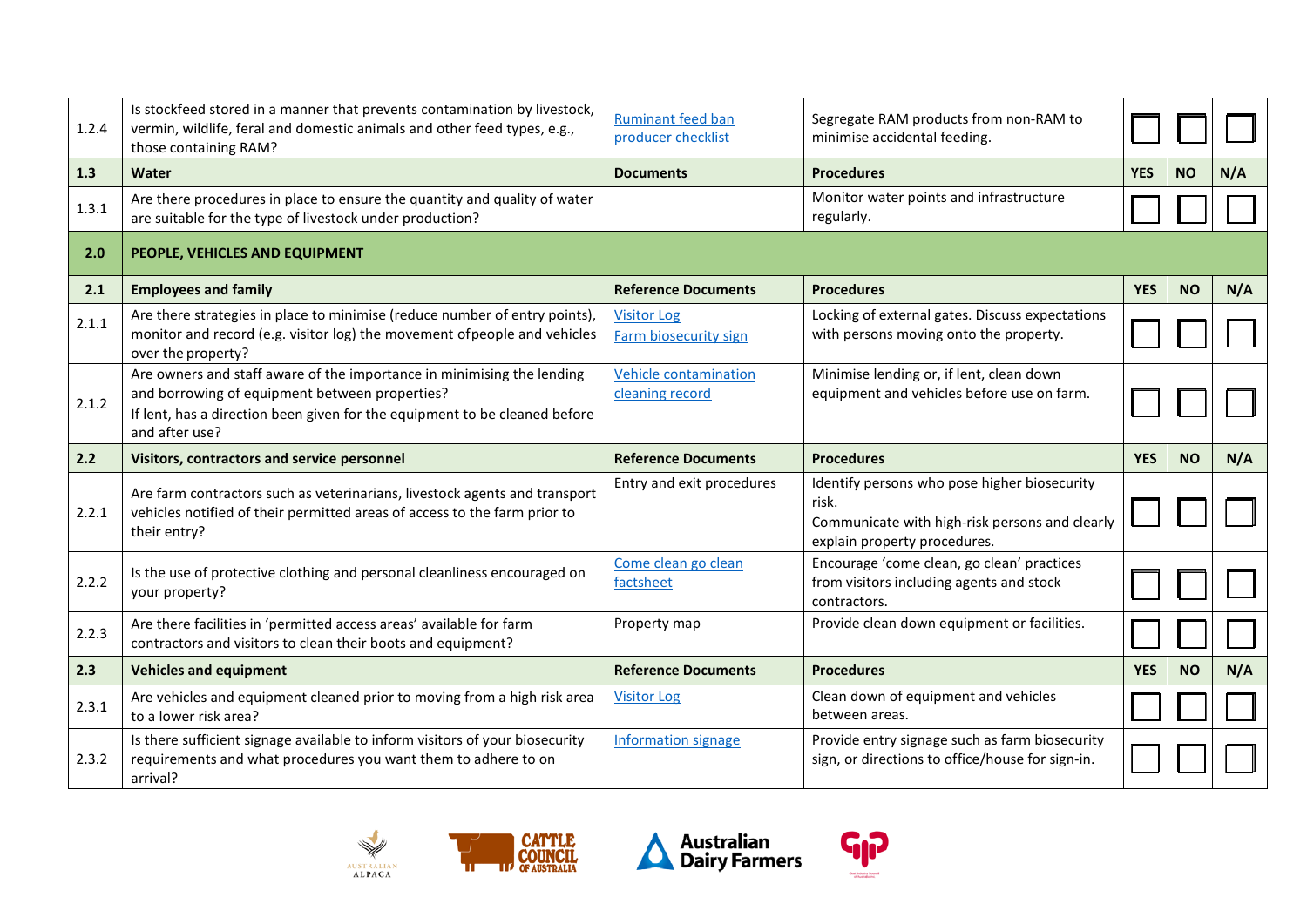| 3.0   | <b>PRODUCTION PRACTICES</b>                                                                                                                                             |                            |                                                                                                                                                           |            |           |     |
|-------|-------------------------------------------------------------------------------------------------------------------------------------------------------------------------|----------------------------|-----------------------------------------------------------------------------------------------------------------------------------------------------------|------------|-----------|-----|
| 3.1   | <b>Livestock monitoring</b>                                                                                                                                             | <b>Documents</b>           | <b>Procedures</b>                                                                                                                                         | <b>YES</b> | <b>NO</b> | N/A |
| 3.1.1 | Are livestock inspected regularly to ensure the early detection of sick<br>animals?                                                                                     | <b>Treatment records</b>   | Report unusual signs of disease as soon as<br>possible to your local animal health authority.<br>Conduct routine stock inspections.                       |            |           |     |
| 3.1.2 | Do you increase the frequency of livestock inspections during periods of<br>higher risk such as increased insect and wildlife activity or growing<br>periods for weeds? | <b>Inspection records</b>  | Report unusual signs of disease.<br>Increase intervals of routine stock inspections<br>when necessary.                                                    |            |           |     |
| 3.2   | Identification                                                                                                                                                          | <b>Reference Documents</b> | <b>Procedures</b>                                                                                                                                         | <b>YES</b> | <b>NO</b> | N/A |
| 3.2.1 | Do you adhere to the NLIS legislation of the relevant state/territory at all<br>times?                                                                                  | <b>NLIS Database</b>       | Complete transfers within legislative time<br>frames.<br>Ensure animals are tagged before leaving the<br>property.                                        |            |           |     |
| 3.3   | <b>Animal Health Management</b>                                                                                                                                         | <b>Reference Documents</b> | <b>Procedures</b>                                                                                                                                         | <b>YES</b> | <b>NO</b> | N/A |
| 3.3.1 | Have you implemented practices that help protect your livestock from<br>diseases endemic to your region?                                                                | <b>Animal Health Plan</b>  | Review best practice management for<br>livestock health and welfare and review<br>updates from peak industry bodies as they<br>arise.                     |            |           |     |
| 3.3.2 | Do you seek advice from a veterinarian or government officer in relation<br>to any unusual sickness or death event?                                                     | <b>Treatment Records</b>   | Report unusual signs of disease as soon as<br>possible to your vet or local animal health<br>authority                                                    |            |           |     |
| 3.3.3 | In the event of a disease outbreak, can affected and suspect animals be<br>isolated and treated if necessary?                                                           | <b>Treatment Records</b>   | Isolate sick animals and move them to<br>Keep treatment records until animal has<br>permanently left the property.                                        |            |           |     |
| 3.4   | Carcase, manure and effluent management                                                                                                                                 | <b>Reference Documents</b> | <b>Procedures</b>                                                                                                                                         | <b>YES</b> | <b>NO</b> | N/A |
| 3.4.1 | Are there procedures in place to manage effluent dispersal to minimise<br>disease and weed spread?                                                                      | Paddock Records            | Seek current government guidelines on waste<br>management and regulation.<br>Seek information on disease statuses of<br>neighbouring herds and/or flocks. |            |           |     |







**<sup>ငျဉ</sup>** 

Goat Industry Council<br>of Australia Inc.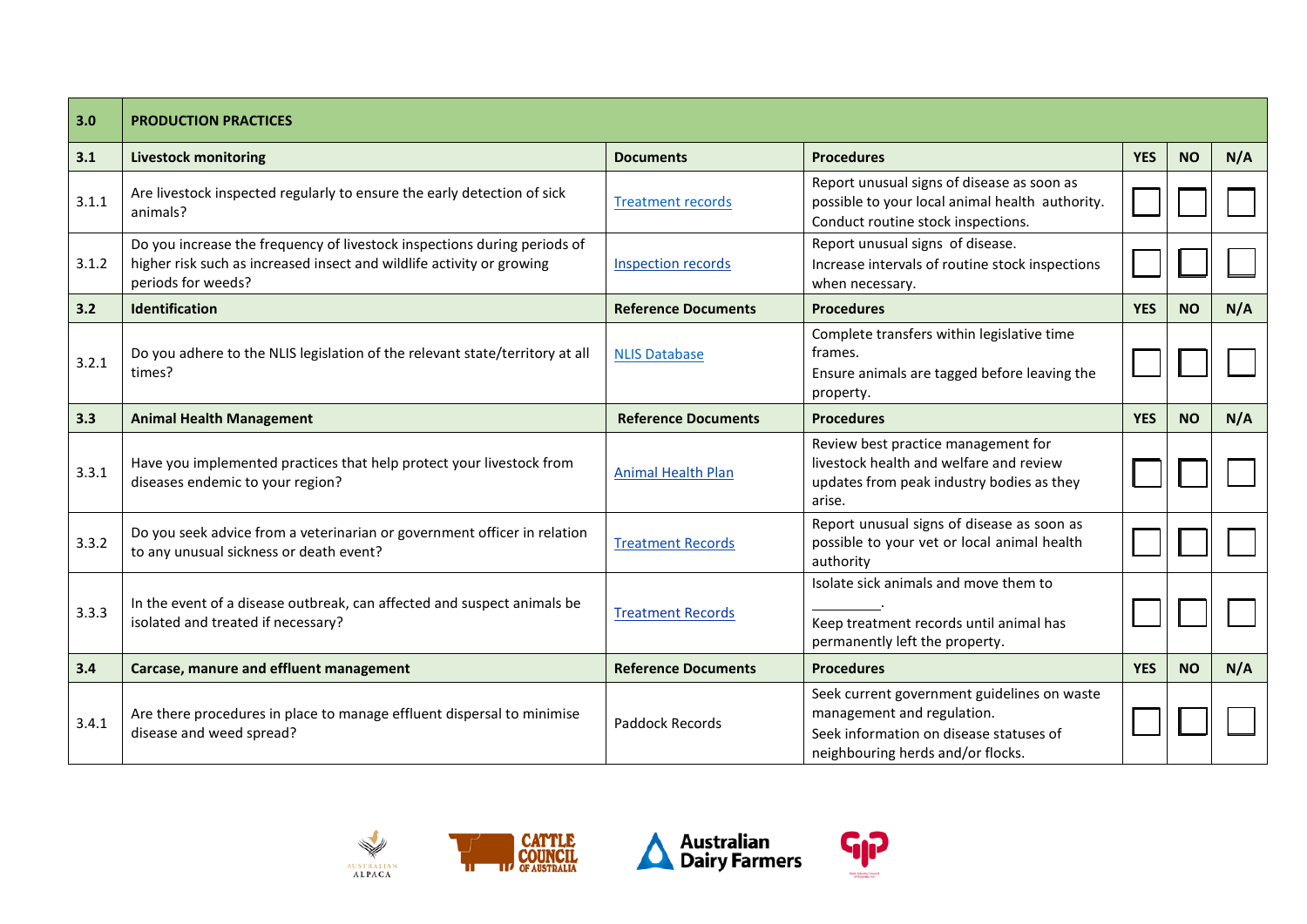| 3.4.2 | Are carcass-disposal and household-garbage areas contained and secure<br>to prevent access by livestock, feral animals and wildlife?                           | Paddock map of disposal<br>sites                                                                                | Fence off dead-animal pits and garbage tips to<br>prevent livestock and feral animals accessing<br>carcases and food waste. |            |           |     |
|-------|----------------------------------------------------------------------------------------------------------------------------------------------------------------|-----------------------------------------------------------------------------------------------------------------|-----------------------------------------------------------------------------------------------------------------------------|------------|-----------|-----|
| 3.4.3 | If necessary, can carcases be disposed of immediately in a way that takes<br>into account environmental and public considerations?                             | <b>EAD Action Plan</b><br><b>Excluding animals from</b><br>dumpsites                                            | May include burning, burial or composting.                                                                                  |            |           |     |
| 3.5   | <b>Fences</b>                                                                                                                                                  | <b>Reference Documents</b>                                                                                      | <b>Procedures</b>                                                                                                           | <b>YES</b> | <b>NO</b> | N/A |
| 3.5.1 | Are the property fences, especially boundary fences, regularly inspected<br>and adequately maintained to prevent stock from mingling or straying?              | Property maintenance<br>records                                                                                 | Regularly undertake maintenance to existing<br>fences. Replace fencing where required.                                      |            |           |     |
| 4.0   | <b>PESTS AND WEEDS</b>                                                                                                                                         |                                                                                                                 |                                                                                                                             |            |           |     |
|       |                                                                                                                                                                | <b>Reference Documents</b>                                                                                      | <b>Procedures</b>                                                                                                           | <b>YES</b> | <b>NO</b> | N/A |
| 4.0.1 | Are there documented feral-animal, wildlife and weed-control programs<br>in operation and do they include monitoring and management activities?                | <b>Feral Animal Control Plan</b><br>Wildlife Control Plan Weed<br><b>Control Plan</b><br>Pest connect resources | Attach relevant documents to this checklist.                                                                                |            |           |     |
| 4.0.2 | To maximise the effectiveness of a control program, do you undertake<br>these activities in coordination with neighbours and other local<br>community members? | Pest connect resources                                                                                          | Attach relevant documents to this checklist.                                                                                |            |           |     |
| 5.0   | <b>OUTGOING PRODUCTS</b>                                                                                                                                       |                                                                                                                 |                                                                                                                             |            |           |     |
|       |                                                                                                                                                                | <b>Reference Documents</b>                                                                                      | <b>Procedures</b>                                                                                                           | <b>YES</b> | <b>NO</b> | N/A |
| 5.0.1 | Are all livestock for transport fit to load and selected to minimise<br>potential welfare issues, disease and/or contamination spread through<br>transport?    | <b>Fit to Load Guidelines</b>                                                                                   | Ensure welfare standards are adhered to at all<br>phases of transport.                                                      |            |           |     |
| 5.0.2 | Are all livestock leaving the property identified in accordance with the<br>appropriate NLIS Standards and meeting government legislation?                     | <b>NLIS Standards</b><br><b>NLIS Database</b>                                                                   | Ensure all livestock are appropriately tagged<br>and recorded on the NLIS Database                                          |            |           |     |
| 6.0   | <b>TRAIN - PLAN - RECORD</b>                                                                                                                                   |                                                                                                                 |                                                                                                                             |            |           |     |
| 6.1   | <b>Training</b>                                                                                                                                                | <b>Reference Documents</b>                                                                                      | <b>Procedures</b>                                                                                                           | <b>YES</b> | <b>NO</b> | N/A |





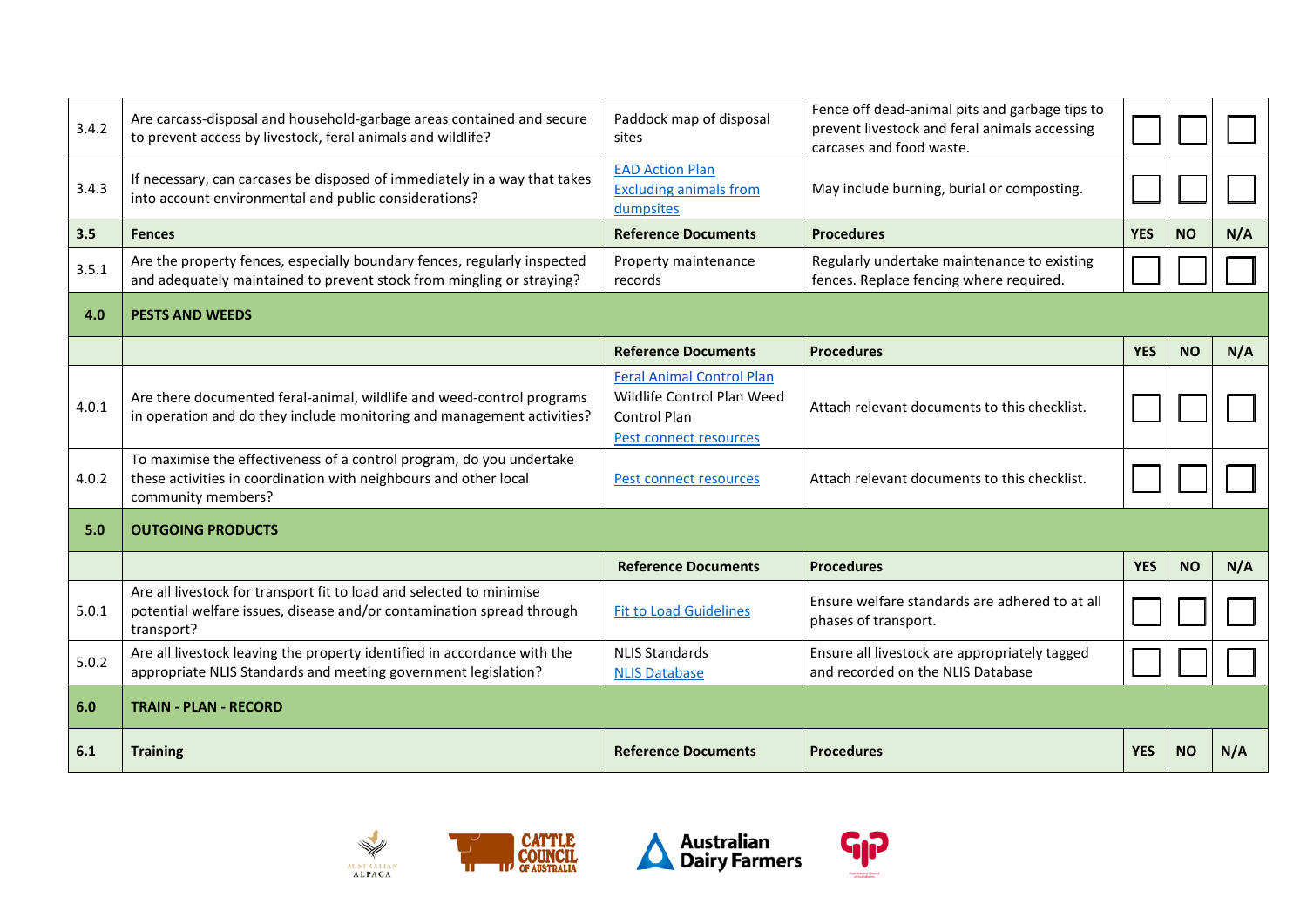| 6.1.1 | Do all personnel responsible for management and husbandry understand<br>their role in the implementation of biosecurity practices on-farm, and<br>know how to identify sick and injured livestock?                                                            | <b>Training Records</b>                                                                                              | Undertake personnel training and instruction<br>on animal health and welfare, including disease<br>recognition and reporting. |            |           |     |
|-------|---------------------------------------------------------------------------------------------------------------------------------------------------------------------------------------------------------------------------------------------------------------|----------------------------------------------------------------------------------------------------------------------|-------------------------------------------------------------------------------------------------------------------------------|------------|-----------|-----|
| 6.1.2 | Do all personnel responsible for management and husbandry know<br>where to find contact details for the local vet(s) and government animal<br>health officer(s), and what to do in the event of a suspected emergency<br>animal disease?                      | <b>EAD</b><br>Action<br>Plan<br><b>Risk Management plan for</b><br>surviving an emergency<br>animal disease outbreak | Place EAD Watch Hotline (1800 675 888) in a<br>common and visible location.                                                   |            |           |     |
| 6.1.3 | Have you ensured that all personnel responsible for the management and<br>husbandry of livestock are aware of the importance of early detection<br>and mandatory reporting of animals exhibiting signs of unusual sickness<br>or death event?                 | <b>EAD Action Plan</b>                                                                                               | Display emergency contact list in noticeable<br>places on farm and ensure staff know where<br>they are.                       |            |           |     |
|       |                                                                                                                                                                                                                                                               |                                                                                                                      |                                                                                                                               |            |           |     |
| 6.2   | <b>Documentation and record keeping</b>                                                                                                                                                                                                                       | <b>Reference Documents</b>                                                                                           | <b>Procedures</b>                                                                                                             | <b>YES</b> | <b>NO</b> | N/A |
| 6.2.1 | Do you record animal health activities and treatments to maintain<br>herd/flock health history and provide accurate NVDs and AHDs when<br>selling livestock?                                                                                                  | <b>Treatment Records</b>                                                                                             | Record livestock treatments accurately<br>Be accurate and truthful when filling in NVDs,<br>AHDs, etc.                        |            |           |     |
| 6.2.2 | Are all vulnerable personnel working on the property vaccinated for<br>identified risk diseases such as Q Fever and tetanus and, where<br>appropriate, have stock been vaccinated to prevent animal-to-human<br>transmissible diseases such as leptospirosis? | <b>Personnel Records</b>                                                                                             | Request vaccination records from staff.<br>Implement vaccination programs on property if<br>necessary and maintain records.   |            |           |     |





**<sup>ငျဉ</sup>** 

Goat Industry Council<br>of Australia Inc.